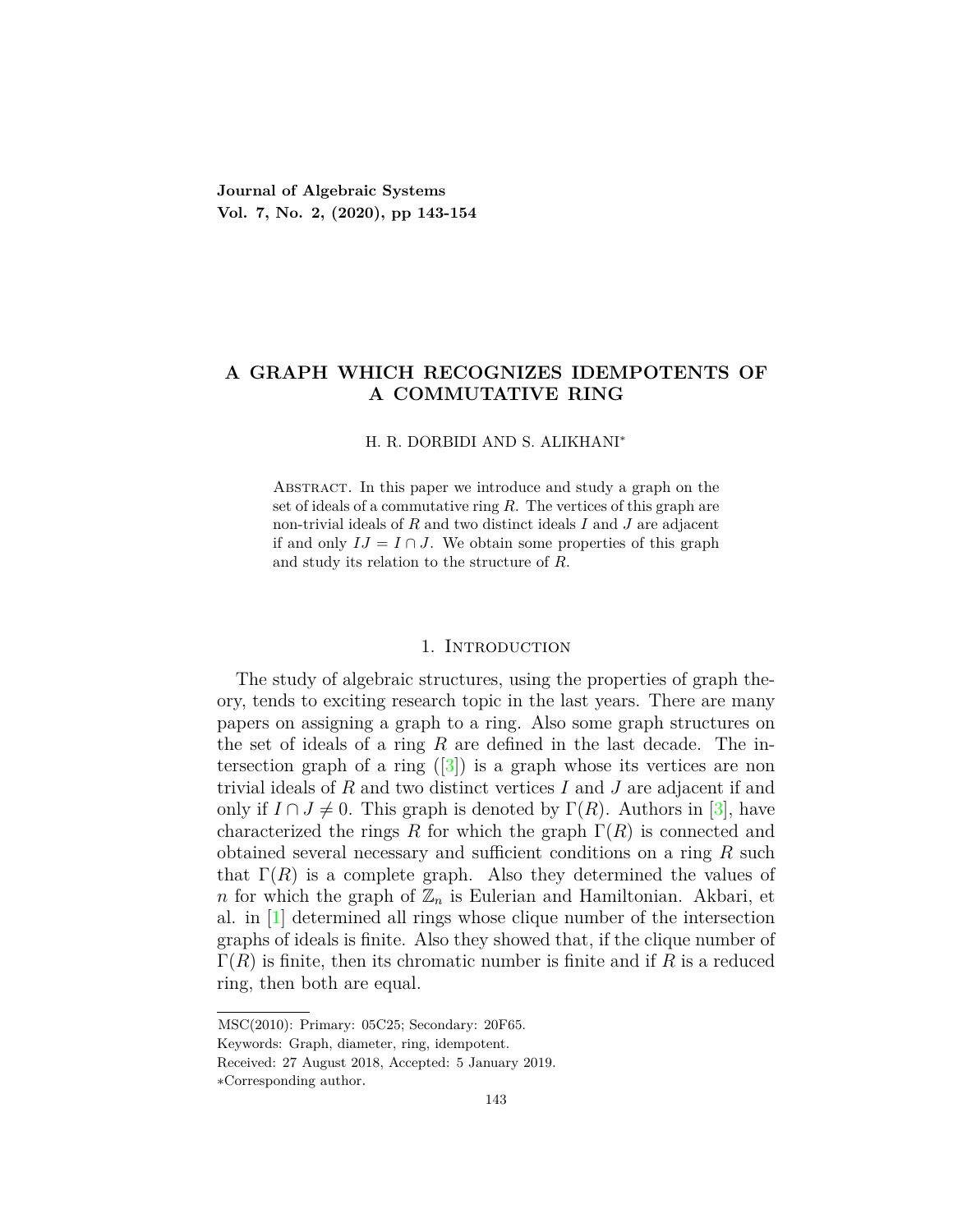### 144 DORBIDI AND ALIKHANI

Annihilating ideal graph  $([2])$  $([2])$  $([2])$  is a graph which its vertices are ideals with nonzero annihilators and two distinct vertices *I* and *J* are adjacent if and only if  $IJ = 0$ . This graph is denoted by  $AG(R)$ . It is shown that  $([2])$  $([2])$  $([2])$  if *R* is not a domain, then  $AG(R)$  has ascending chain condition (respectively, descending chain condition) on vertices if and only if *R* is Noetherian (respectively, Artinian). Also the connectivity, the diameter and coloring of *AG*(*R*) has studied in [\[2](#page-11-2)].

Comaximal ideal graph of a ring is defined in [[6\]](#page-11-3). The vertices are ideals which are not contained in the Jacobson of *R* and two distinct vertices *I* and *J* are adjacent if and only if  $I + J = R$ . Also this graph has studied in  $|4|$ .

Intersection graph ([[3\]](#page-11-0)) is the complement of a zero divisor graph of a semigroup and annihilating ideal graph and comaximal ideal graph are the zero divisor graph of some semigroups. So these graphs share many properties with zero divisor graphs. In this paper we study a new graph on the set of non-trivial ideals of a commutative ring. Also we study the relationship between the primary decomposition of ideals of a ring *R* and connectivity of new graph.

First recall some facts and notations related to this paper. Let  $G =$ (*V, E*) be a graph. The order of *G* is the number of vertices of *G*. For two graphs  $G_1 = (V_1, E_1)$  and  $G_2 = (V_2, E_2)$ , the disjoint union of  $G_1$ and  $G_2$  denoted by  $G_1 \cup G_2$  is the graph with vertex set  $V_1 \cup V_2$  and edge set  $E_1 \cup E_2$ . A graph without edges is called an empty (null) graph. If every two distinct vertices of a graph of order *n* are adjacent, the graph is called a complete graph and is denoted by *Kn*. A clique of a graph *G* is a complete subgraph of *G* and clique number of *G* is the number of vertices in a maximum clique of *G*. For every vertex  $v \in V$ , the open neighborhood of *v* is the set  $N(v) = \{u \in V : uv \in E\}$  and the closed neighborhood is the set  $N[v] = N(v) \cup \{v\}$ . For every vertex  $v \in V(G)$ , the degree of *v* is  $|N(v)|$ , i.e., the number of edges incident with *v*. Let  $G_1, \ldots, G_k$  be some graphs. Then we consider  $G_1 \times \cdots \times G_k$  as a graph whose vertex set is  $V(G_1) \times \cdots \times V(G_k)$  and two vertices  $(v_1, \ldots, v_k)$ and  $(u_1, \ldots, u_k)$  are adjacent if and only if  $v_i$  and  $u_i$  are adjacent in  $G_i$  for each *i*. As usual we show the distance between two vertices  $v$ and *w*, by  $d(v, w)$ . The eccentricity  $\epsilon(v)$  of a vertex *v* is the greatest distance between *v* and any other vertex. The diameter of a graph *G* is denoted by  $diam(G)$  and is the maximum eccentricity of any vertex in the graph.

Throughout this paper all rings are commutative with unit element. A Von Neumann regular ring is a ring *R* such that for every *a ∈ R* there exists an  $x \in R$  such that  $a = axa$ . This implies that  $(ax)^2 = ax$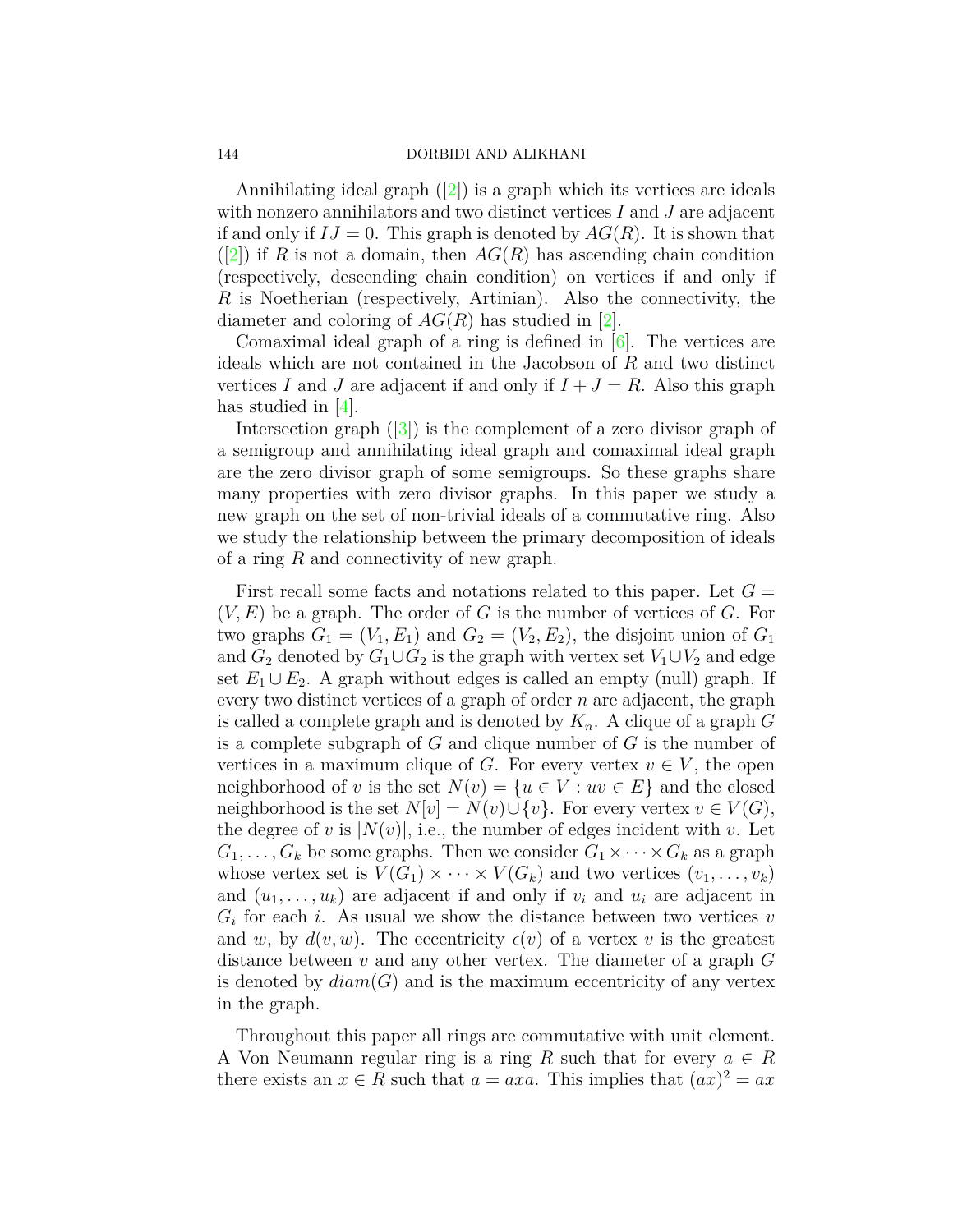and  $\langle a \rangle = \langle ax \rangle$ . So every principal ideal is generated by an idempotent element. If for any nonzero ideal *J* of *R*, we have  $I \cap J \neq 0$  we say that *I* is a large ideal. A ring with a unique maximal ideal is called a local ring. We denote the set of all maximal ideals and all prime ideals of R by  $Max(R)$  and  $Spec(R)$ , respectively. Also  $M(R)$  denotes the set of minimal ideals of *R*. The intersection of all maximal ideals of *R* is called the Jacobson radical of *R* and is denoted by *J*(*R*). The intersection of all prime ideals is the set of all nilpotent elements and is denoted by  $Nil(R)$ . It is clear that  $Nil(R) \subseteq J(R)$ . A discrete valuation ring (DVR) is a principal ideal domain (PID) with exactly one non-zero maximal ideal.

The radical of an ideal *I* is denoted by  $r(I)$  and is defined as  $\{r \in R$ :  $a^n \in I$ <sup>}</sup>. It is a standard fact that  $r(I) = \bigcap_{I \subseteq P} P$ . An ideal  $Q \neq R$  is called a primary ideal if  $ab \in Q$  implies  $a \in Q$  or  $b \in r(Q)$ . It is easily seen that if  $Q$  is a primary ideal then  $r(Q)$  is a prime ideal. Also if  $r(Q)$  is a maximal ideal then  $Q$  is a primary ideal. We say that an ideal *I* has a primary decomposition if  $\overline{I} = \bigcap_{i=1}^{n} Q_i$  where  $\overline{Q}_i$  are primary ideals. The set  $\{r(Q_i)\}\$ is denoted by  $Ass(I)$  and is called the set of associated prime ideals of *I*. For two ideals *I* and *J* of *R*, we denote the set  $\{r \in R : rJ \subseteq I\}$  by  $(I : J)$ . Also, we denote the finite field with *q* elements by  $\mathbb{F}_q$ .

In the next section we introduce a new graph on the set of ideals and study its properties. In Section 3, we study the relationship between the primary decomposition of ideals of a ring and the connectivity of the new graph.

### 2. Introduction to a new graph

In this section, we introduce a new graph on the set of ideals of a commutative ring *R* which we denote it by  $\Gamma_0(R)$  and study its properties.

**Definition 2.1.** Let R be a commutative ring. The vertices of the graph  $\Gamma_0(R)$  are non-trivial ideals of R and two distinct ideals I and J are adjacent if and only if  $IJ = I \cap J$ .

We also need the following definition in some cases:

**Definition 2.2.** Let R be a commutative ring. The vertices of the graph  $\Gamma_1(R)$  are all ideals of R and two ideals I and J are adjacent if and only if  $IJ = I \cap J$ .

By this definition, there is a loop in the vertex *I* of  $\Gamma_1(R)$  if and only if  $I^2 = I$ . Also  $\{0\}$  and *R* adjacent to all vertices in  $\Gamma_1(R)$ . We denote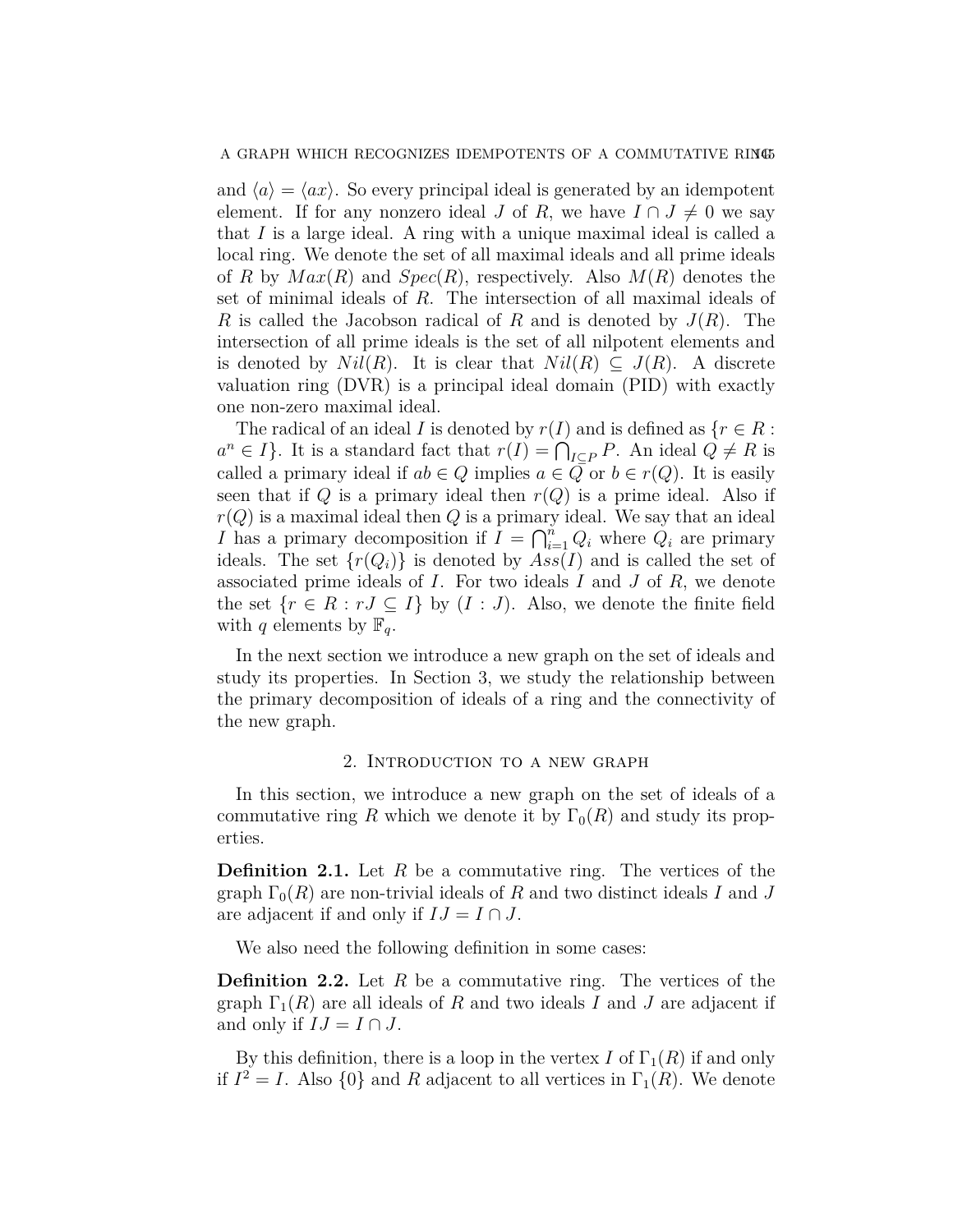### 146 DORBIDI AND ALIKHANI

the degrees of a vertex *I* in  $\Gamma_0(R)$  and  $\Gamma_1(R)$ , by  $deg_0(I)$  and  $deg_1(I)$ , respectively. Any loop is counted by multiplicity one in this definition.

- **Remark 2.3.** (i) The graph  $\Gamma_0(R)$  is a null graph i.e., the ring R *has only two ideals if and only if R is a field.*
	- (ii) *The graph*  $\Gamma_0(R)$  *has only one vertex i.e., the ring R has only three ideals if and only if R is a local ring with a principal maximal ideal*  $m = Ra$  *such that*  $a^2 = 0$ *. In this case m is also a minimal ideal.*

Note that the graph  $\Gamma_0(R)$  contains comaximal graph and the complement of intersection graph. Also if *R* is a reduced ring, it contains the annihilating ideal graph. To investigate some properties of  $\Gamma_0(R)$ , first we state and prove the following lemma.

<span id="page-3-0"></span>**Lemma 2.4.** *Let I and J be two ideals of a ring R.*

- (i) If  $I + J = R$ *, then*  $IJ = I \cap J$ *.*
- (ii) *If*  $I \cap J = 0$ *, then*  $IJ = 0$ .
- (iii) *If R* is a reduced ring, then  $IJ = 0$  implies  $I \cap J = 0 = IJ$ .
- $(i\mathbf{v})$  *If*  $IJ = J$ *, then*  $IJ = I \cap J$ *.*
- *Proof.* (i) It is obvious that  $IJ \subseteq I \cap J$ . If  $I + J = R$ , then there are  $i \in I$  and  $j \in J$  such that  $i + j = 1$ . If  $t \in I \cap J$ , then  $t = t(i + j) = ti + tj \in IJ$ . So  $IJ = I \cap J$ .
	- (ii) It follows from  $IJ \subseteq I \cap J$ .
	- (iii) It is easy to see that  $(I \cap J)^2 \subseteq IJ$ . So  $(I \cap J)^2 = 0$ . Since R is a reduced ring, therefore  $I \cap J = 0 = IJ$ .
	- (iv) If  $IJ = J$  then  $J = IJ \subseteq I$ . So  $IJ = J = I \cap J$ . By Lemma [2.4](#page-3-0) and the definition of  $\Gamma_0(R)$  we have the following corollary.
- **Corollary 2.5.** (i) The set of all maximal ideals of  $R$ ,  $Max(R)$  is *a clique in*  $\Gamma_0(R)$ .
	- (ii) The set of all minimal ideals of  $R$ ,  $M(R)$  is a clique in  $\Gamma_0(R)$ .

We need the following well-known theorem.

<span id="page-3-2"></span>**Theorem 2.6.** *(Nakayama's Lemma) Let M be a finitely generated Rmodule and I be an ideal of R.* If  $IM = M$ *, then*  $ann(M) \bigcap (1+I) \neq \emptyset$ *.* 

A set  $S \subseteq V$  is an independent set of a graph  $G$ , if no two vertices of *S* are adjacent. The following corollary which is an immediate consequence of Nakayama's Lemma, is useful for determining of independent sets of  $\Gamma_0(R)$  (Corollary 2.8).

<span id="page-3-1"></span>**Corollary 2.7.** *Let I and J be two ideals of R such that J is a finitely generated ideal and*  $IJ = J$ .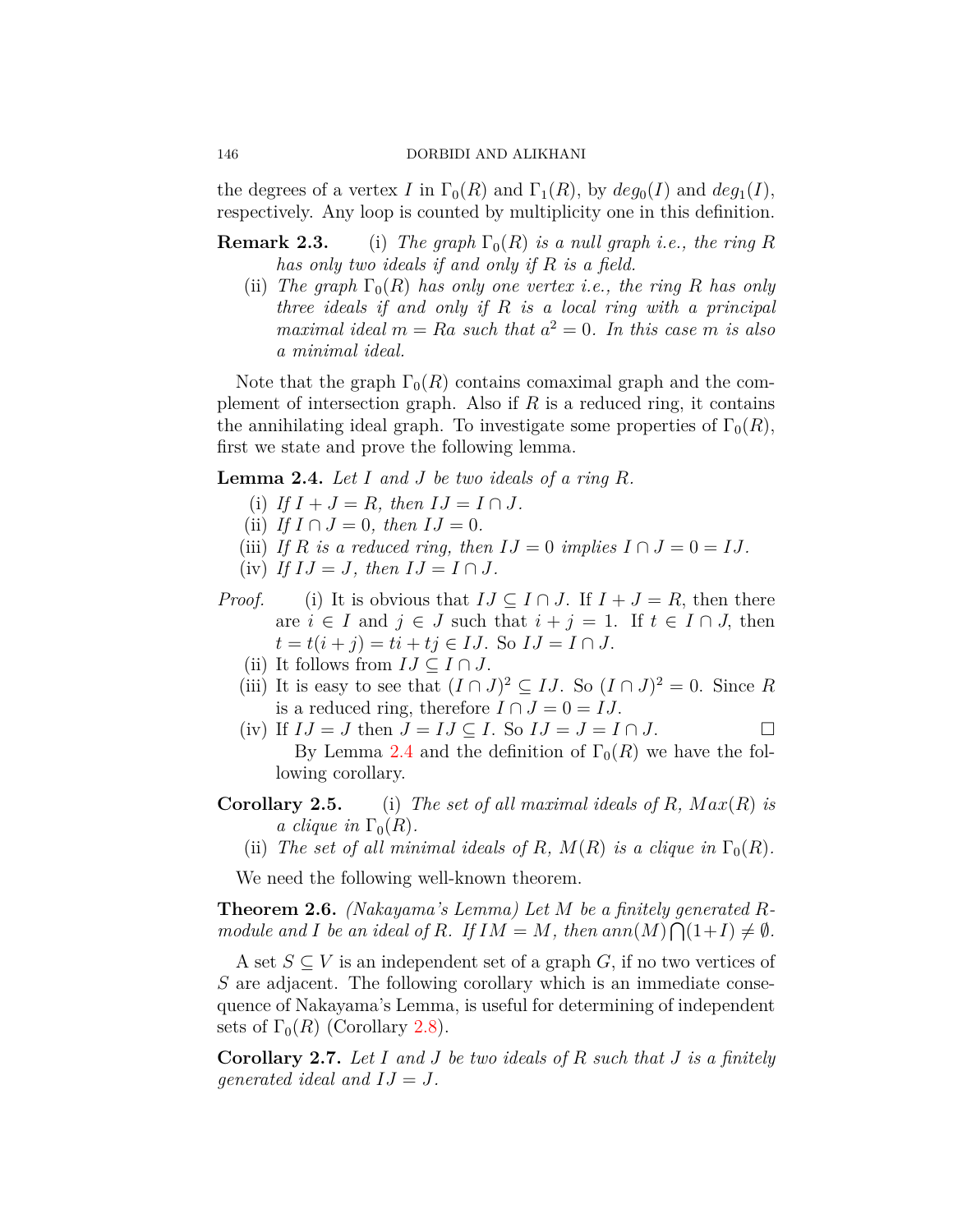### A GRAPH WHICH RECOGNIZES IDEMPOTENTS OF A COMMUTATIVE RING7

- (i) If  $I \subseteq J(R)$ , then  $J=0$ .
- (ii) If  $ann(J) = 0$ , *i.e.*, *J* contains a non zero divisor, then  $I = R$ .
- **Corollary 2.8.** (i) *If*  $\{I_{\alpha}\}\$ is a chain of finitely generated proper *ideals in*  $J(R)$ *, then*  $\{I_{\alpha}\}\$  *is an independent set of*  $\Gamma_0(R)$ *.* 
	- (ii) *If*  $\{I_{\alpha}\}\$ is a chain of finitely generated proper ideals in an integral *domain R then*  $\{I_{\alpha}\}\$  *is an independent set of*  $\Gamma_0(R)$ *.*
- *Proof.* (i) If  $I_\alpha \subsetneq I_\beta$  and  $I_\alpha I_\beta = I_\alpha \cap I_\beta$  then  $I_\alpha = I_\alpha I_\beta$  which is a contradiction by part (*i*) of Corollary [2.7](#page-3-1) (Nakayama's Lemma).
	- (ii) If  $I_\alpha \subsetneq I_\beta$  and  $I_\alpha I_\beta = I_\alpha \cap I_\beta$  then  $I_\alpha = I_\alpha I_\beta$  which is a contradiction by part  $(ii)$  of Corollary [2.7.](#page-3-1)  $\Box$

The following lemma is well known and let us give a proof for it.

<span id="page-4-0"></span>**Lemma 2.9.** *Let I be a finitely generated idempotent ideal of a ring R. Then I* = *Re is generated by an idempotent element.*

*Proof.* Since  $I = I^2$ , so  $ann(I) \bigcap (1 - I) \neq \emptyset$  by Theorem [2.6](#page-3-2). Hence, there is  $s = 1 - e \in ann(I)$  such that  $sI = 0$ . This implies that  $I = Ie$ and  $(1 - e)e = 0$ . Therefore  $e = e^2$  and  $I = Re$ .

Now we state and prove the following theorem, which is one of the main result of this section:

<span id="page-4-1"></span>**Theorem 2.10.** *Let R be a ring such that*  $\Gamma_0(R)$  *has order at least two. The vertex I is adjacent to any other vertices if and only if for every*  $a \in I$ ,  $a \in I$  *a and*  $I = I^2$ .

*Proof.* First assume that vertex *I* is adjacent to any other vertices. We consider two cases:

- Case 1)  $I \bigcap Ann(I) = 0$ . We have  $0 \neq I^2$ . If  $Ra \subsetneq I$ , then  $Ra =$  $I \cap Ra = Ia \subseteq I^2$ . So  $a \in Ia$ . If *I* is not a principal ideal, then  $I = I^2$ . So assume  $I = Rb$  is a principal ideal. If  $0 \neq I^2 \subsetneq I$ , then  $I^3 = I^2$ . Hence by Lemma [2.9](#page-4-0), we have  $I^2 = Re$ . This implies that  $I(1 - e) \subseteq Ann(I) \cap I = 0$ . Thus  $I = Ie ⊆ I<sup>2</sup>$  and so  $I = I^2$ . Therefore  $b \in I^2 = Ib$ .
- Case 2)  $I \bigcap Ann(I) \neq 0$ . Since  $0 = \text{IAnn}(I) \neq I \bigcap Ann(I)$ , so  $I =$ *Ann*(*I*). If  $0 \neq J \subsetneq I$ , then  $0 = IJ = I \cap J = J$  which is a contradiction. So *I* is a minimal ideal. Hence  $Ann(I)$  is a maximal ideal and so *I* is both a maximal and minimal ideal of *R*. If *R* has another maximal ideal  $m \neq I$ , then  $0 = \text{I}Ann(I)$ *I*<sup>2</sup>  $\subseteq$  *m*. So *I*  $\subseteq$  *m* which is a contradiction. Since every ideal of *R* sits in a maximal ideal, so *I* is the the only nontrivial ideal of *R* which is a contradiction.

Conversely, assume that for each  $a \in I$ ,  $a \in I$  *a*. If  $a \in I \cap J$ , then  $a \in I_a \subseteq IJ$ . So  $a \in IJ$  and therefore  $IJ = I \cap I$ *J*. □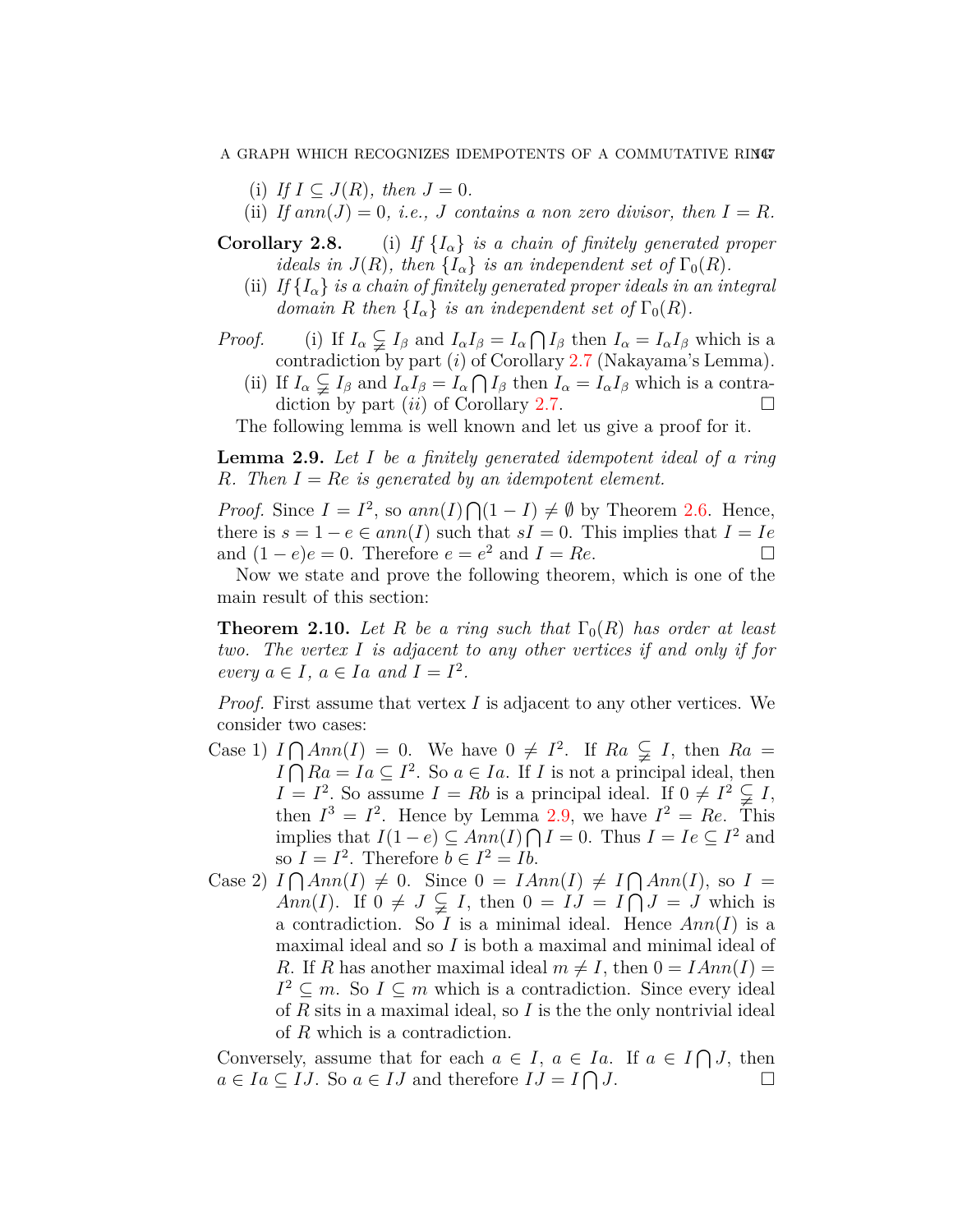**Remark 2.11.** *Theorem [2.10](#page-4-1) states that a vertex I is adjacent to all other vertices in*  $\Gamma_0(R)$  *if and only if the vertex I is adjacent to all principal ideals contained in I in graph*  $\Gamma_1(R)$ *. Also in this case we have a loop in the graph*  $\Gamma_1(R)$ 

<span id="page-5-0"></span>**Theorem 2.12.** *Let I be a finitely generated ideal of R. Then I is adjacent to all other vertices if and only if*  $I = Re$  *is generated by an idempotent*

*Proof.* Let *J* be an ideal of *R* and  $t \in J \cap Re$ , so  $t = re$  and  $t = te \in Je$ . Thus *I* is adjacent to all other vertices. Conversely, If *I* is adjacent to all other vertices then by Theorem [2.10,](#page-4-1)  $I = I^2$ . So the proof is complete by Lemma [2.9.](#page-4-0)  $\Box$ 

<span id="page-5-2"></span>**Corollary 2.13.** *If R has a non trivial idempotent, then*  $\Gamma_0(R)$  *is a connected graph and*  $diam(\Gamma_0(R)) \leq 2$ *.* 

The following theorem gives the structure of  $\Gamma_0$ -graph of Von Neumann regular ring.

**Theorem 2.14.** *Assume that*  $\Gamma_0(R)$  *has at least two vertices. The ring R is a Von Neumann regular ring if and only if*  $\Gamma_0(R)(\Gamma_1(R))$  *is a complete graph.*

*Proof.* If every two vertices are adjacent, then every principal ideal is generated by an idempotent by Theorem [2.12.](#page-5-0) So  $\langle a \rangle = \langle e \rangle$  where *e* is an idempotent element and so  $a = re$ . Thus  $ae = re^2 = re = a$ and  $a = ae^2 = eae$ . So R is a Von Neumann regular ring. Conversely, assume that *R* is a Von Neumann regular ring. If  $t \in I \cap J$  then,  $Rt = Re$  for some idempotent *e*. Therefore  $t = te \in It \subseteq IJ$  and we have the result.  $\Box$ 

The following theorem gives an upper bound for the diameter of  $\Gamma_0(R)$  while the Jacobson radical of the ring is zero.

<span id="page-5-1"></span>**Theorem 2.15.** *If*  $J(R) = 0$ *, then*  $diam(\Gamma_0(R)) \leq 2$ *.* 

*Proof.* Let *I*, *J* be two distinct ideal of *R*. If  $I \cap J = 0$  then *I* and *J* are adjacent by Part (*ii*) of Lemma [2.4.](#page-3-0) So assume that  $I \bigcap I \neq 0$ . Since  $J(R) = 0$ , there is a maximal ideal *m* such that  $I \cap J \nsubseteq m$ . This implies that  $I + m = R = J + m$ . So *m* is adjacent to both ideals *I* and *J* by part (*i*) of Lemma [2.4](#page-3-0).

As an application of Theorem [2.15](#page-5-1), consider the ring of real continuous functions on a topological space  $X$ , i.e.,  $C(X)$ . Since the ideals  $M_{x_0} = \{ f \in C(X) : f(x_0) = 0 \}$  are maximal ideals of  $C(X)$ , so  $J(C(X)) = 0$  and  $diam(\Gamma_0(C(X))) \leq 2$ .

The following theorem is stated in [\[5](#page-11-5), p. 15] as an exercise.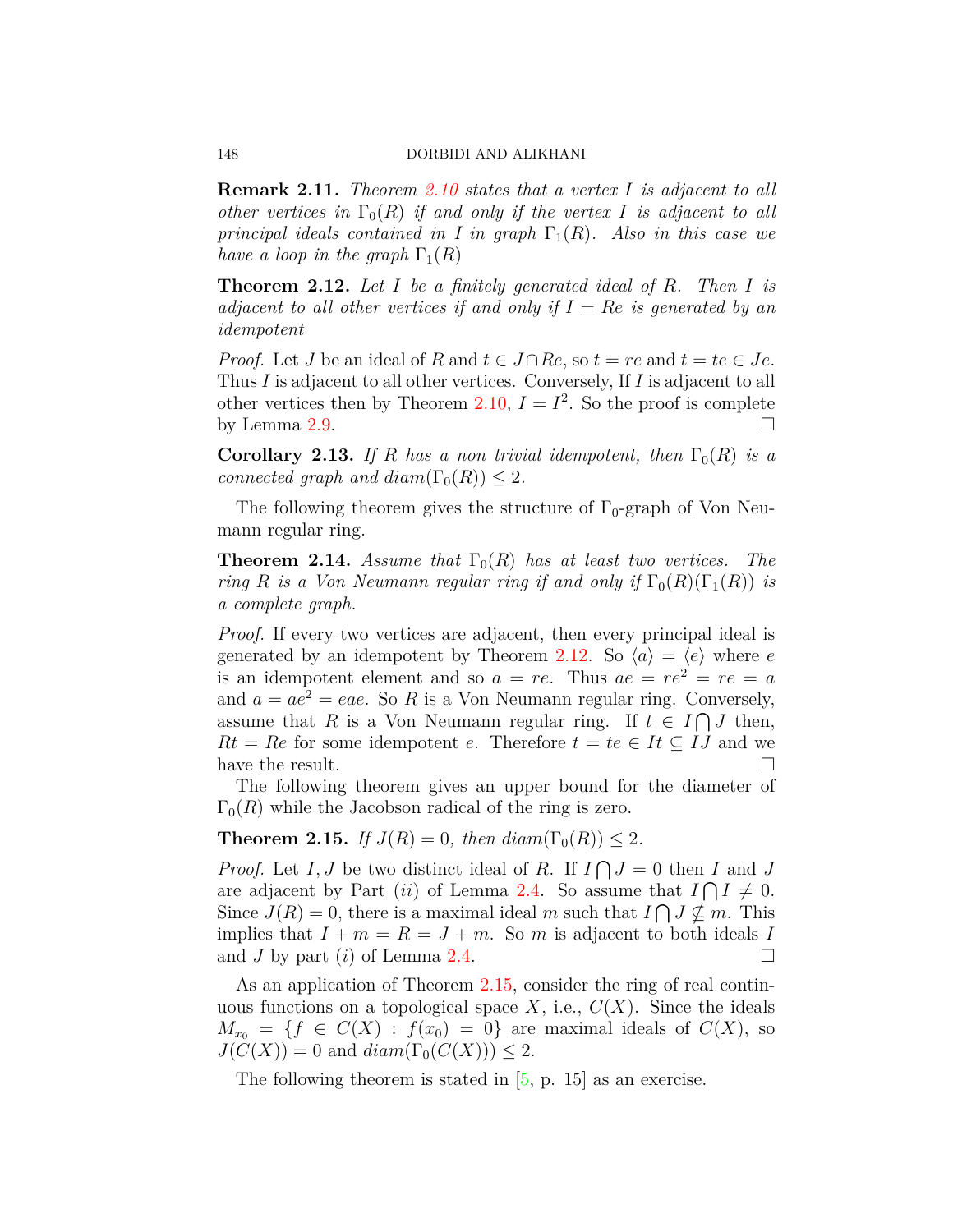**Theorem 2.16.** Let R be a commutative ring and  $f(x) = a_n x^n + \cdots$  $a_0 \in R[x]$ *.* 

- (i)  $f(x)$  *is a nilpotent element of*  $R[x]$  *if and only if*  $a_i$  *is a nilpotent element of R for each i.*
- (ii)  $f(x)$  *is an invertible element of*  $R[x]$  *if and only if*  $a_0$  *is an invertible element and*  $a_i$  *is nilpotent for each*  $i \geq 1$ *.*
- $J(R[x]) = Nil(R[x]) = Nil(R[x])$ .

Now we state and prove the following corollary:

**Corollary 2.17.** Let R be a reduced ring. Then  $diam(R[x]) \leq 2$ .

*Proof.* Since  $Nil(R) = 0$ , so  $J(R[x]) = Nil(R[x]) = Nil(R)[x] = 0$ . So we have the result by Theorem [2.15.](#page-5-1)  $\Box$ 

The following result state a necessary condition for an ideal to be an isolated vertex of  $\Gamma_0(R)$ .

<span id="page-6-0"></span>**Theorem 2.18.** *Let R be a ring. If I is an isolated vertex of*  $\Gamma_0(R)$ *, then*  $I \subseteq J(R)$  *and*  $I$  *is a large ideal.* 

*Proof.* Let *m* be a maximal ideal of *R*. If  $I \nsubseteq m$ , then  $I + m = R$ . Hence  $Im = I \cap m$  which is a contradiction. So  $I \subseteq J(R)$ . If  $I \cap J = 0$ , then  $I$  is adjacent to  $J$  which is a contradiction. So  $I$  is a large ideal and hence  $J(R)$  is a large ideal.

The following corollary is an immediate consequence of Theorem [2.18](#page-6-0).

**Corollary 2.19.** *If*  $\Gamma_0(R)$  *is the empty graph, then R is a local ring and every ideal of R is large.*

<span id="page-6-1"></span>**Theorem 2.20.** *If* (*R, m*) *is a Noetherian local ring, then m is an isolated vertex of*  $\Gamma_0(R)$ *.* 

*Proof.* If  $I \subseteq m$ , then by Nakayama's Lemma  $Im \subsetneq I = I \cap m$ . Hence  $m$  is an isolated vertex.  $\Box$ 

**Corollary 2.21.** Let R be an Artinian ring such that  $\Gamma_0(R)$  has at *least two vertices. Then*  $\Gamma_0(R)$  *is a connected graph if and only if* R *is not a local ring.*

*Proof.* First assume that  $\Gamma_0(R)$  is a connected graph. Since every Artinian ring is Noetherian, so the proof is complete by Theorem [2.20.](#page-6-1) Conversely, assume that *R* is not a local ring. So  $R \cong R_1 \times \cdots \times R_k$ where  $k \geq 2$  by [[5](#page-11-5), Theorem 8.7]. Hence R has a non trivial idempotent. Thus  $\Gamma_0(R)$  is a connected graph by Corollary [2.13](#page-5-2). □

Now, we consider a specific ring and investigate the structure of its  $\Gamma_0$ -graph.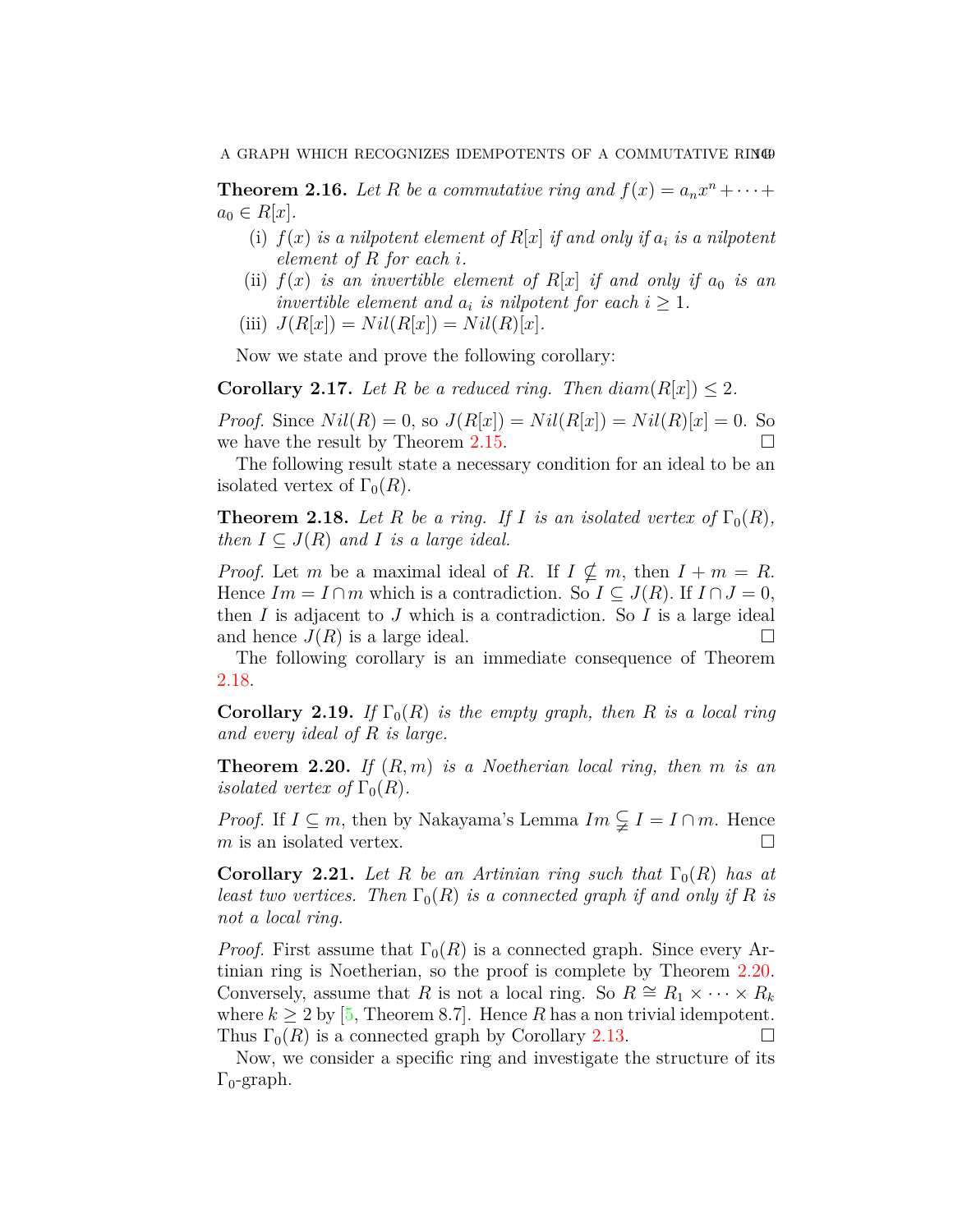**Example 2.22.** Let  $R = \frac{\mathbb{F}_q[X,Y]}{\langle XY \rangle^2}$  $\frac{\binom{r_q(X,Y)}{(X,Y)^2}}{k!}$ . It is clear that *R* is an Artinian local ring with  $m = \langle x, y \rangle$  as maximal ideal. Since  $m^2 = 0$ , so every non maximal ideal of *R* correspond to a one dimensional vector subspace of two dimensional vector space *m*. So *R* has  $q + 1 = \frac{q^2 - 1}{q - 1}$  $\frac{q^{2}-1}{q-1}$  ideal of dimension one and a maximal ideal of dimension two. Also one dimensional ideals are minimal ideals. Since for every two distinct minimal ideals *I* and *J* we have  $I \cap J = 0$ , so every two distinct minimal ideals *I* and *J* are adjacent in  $\Gamma_0(R)$ . So  $\Gamma_0(R)$  is union of a complete graph  $K_{q+1}$ and  $K_1$ , i.e.,  $\Gamma_0\left(\frac{\mathbb{F}_q[X,Y]}{\langle XY \rangle^2}\right)$  $\frac{\mathbb{F}_q[X,Y]}{\langle X,Y\rangle^2}$  =  $K_{q+1}\cup K_1$ .

The following theorem describes the  $\Gamma_0$ -graph for discrete valuation ring.

**Theorem 2.23.** *If R is a discrete valuation ring(DVR), then*  $\Gamma_0(R)$  *is the empty graph.*

*Proof.* Suppose that *R* is a discrete valuation ring(DVR). It is well known that *R* is a local ring such that its maximal ideal *m* is principal and only ideals of *R* are  $m^i$ . If  $m^i$  and  $m^j$  (*j > i*) are adjacent then  $m<sup>i</sup>m<sup>j</sup> = m<sup>i</sup> \cap m<sup>j</sup> = m<sup>j</sup>$ . So Nakayama's Lemma implies that  $m<sup>j</sup> = 0$ which is a contradiction. Hence  $\Gamma_0(R)$  is the empty graph.  $\Box$ To study the structure of  $\Gamma_0(\mathbb{Z}_n)$ , we need the following result.

**Theorem 2.24.** *Let*  $R \cong R_1 \times \cdots \times R_k$ *. Then*  $\Gamma_1(R) \cong \Gamma_1(R_1) \times \cdots \times \Gamma_k$  $\Gamma_1(R_k)$ .

*Proof.* It is well known that every ideal *I* of *R* is equal to  $I_1 \times \cdots \times I_k$ for some ideals  $I_i$  of  $R_i$ . Also the vertices  $I = I_1 \times \cdots \times I_k$  and  $J =$  $J_1 \times \cdots \times J_k$  are adjacent if and only if  $I_i J_i = I_i \cap J_i$  for each *i*. So the proof is complete.  $\Box$ 

<span id="page-7-0"></span> ${\bf Remark~2.25.}$  *If*  $R=\mathbb{Z}_{p_{1}^{\gamma_{1}}}\times\cdots\times\mathbb{Z}_{p_{k}^{\gamma_{k}}}(p_{i}$  's are not necessarily distinct), then ideals of R are  $\langle (p_1^{\alpha_1}, \ldots, p_k^{\alpha_k}) \rangle$  where  $0 \leq \alpha_i \leq \gamma_i$ . Also two ideals  $I = \langle (p_1^{\alpha_1}, \ldots, p_k^{\alpha_k}) \rangle$  *and*  $J = \langle (p_1^{\beta_1}, \ldots, p_k^{\beta_k}) \rangle$  $\binom{\beta_k}{k}$  *are adjacent if and only if*  $max\{\alpha_i, \beta_i\} = min\{\alpha_i + \beta_i, \gamma_i\}$ . So we can construct  $\Gamma_1(R)$  as follows:

*The vertex set is*  $\{(\alpha_1, \ldots, \alpha_k) : 0 \leq \alpha_i \leq \gamma_i\}$  *and two vertices*  $(\alpha_1, \ldots, \alpha_k)$  and  $(\beta_1, \ldots, \beta_k)$  are adjacent if and only if  $max\{\alpha_i, \beta_i\} =$ *min* $\{\alpha_i + \beta_i, \gamma_i\}.$ 

**Example 2.26.** Consider  $R = \mathbb{Z}_{20}$ . We have  $\mathbb{Z}_{20} = \mathbb{Z}_{2^2} \times \mathbb{Z}_5$ . We shall draw  $\Gamma_0(\mathbb{Z}_{20})$ . The vertex set of this graph is  $V(\Gamma_0(\mathbb{Z}_{20}))$  = *{*(1*,* 0)*,*(2*,* 0)*,*(0*,* 1)*,*(1*,* 1)*}*. By Remark [2.25](#page-7-0) we have the Figure [1](#page-8-0) for this graph:

The following theorem gives the degree of the vertices of  $\Gamma_0(\mathbb{Z}_n)$ .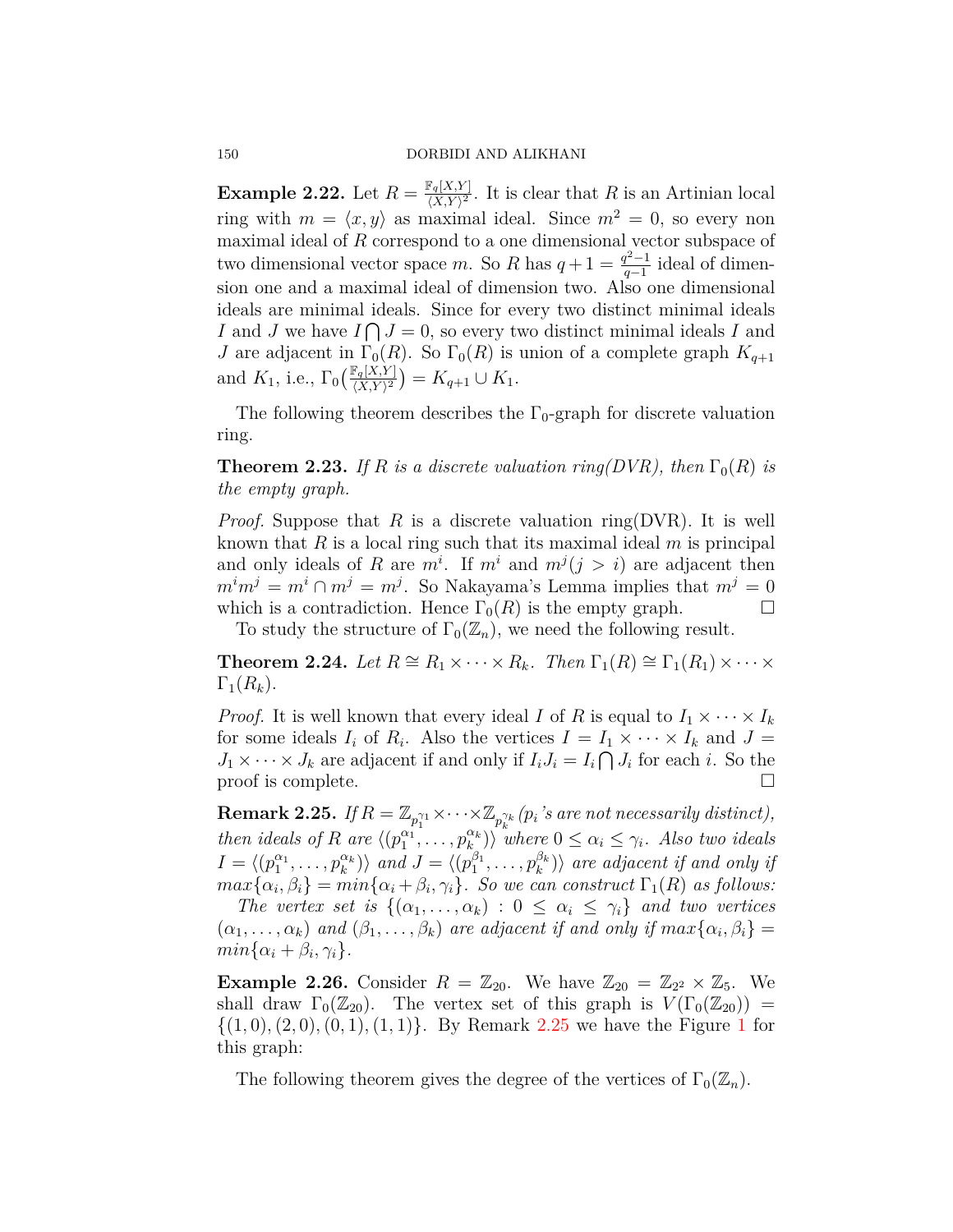

<span id="page-8-0"></span>FIGURE 1. The graph  $\Gamma_0(\mathbb{Z}_{20})$ .

**Theorem 2.27.** *Let*  $n = p_1^{\gamma_1} \cdots p_k^{\gamma_k}$  $a^{\gamma_k}$  *and*  $a = p_1^{\alpha_1} \dots p_k^{\alpha_k}$  *where*  $0 \leq$  $\alpha_i \leq \gamma_i$  *be a divisor of n. Set*  $R = \mathbb{Z}_n$  *and*  $I = \langle a \rangle$ *. Suppose that*  $A(I) = \{i : 1 \leq i \leq k, 0 \leq \alpha_i \leq \gamma_i\}$ *. The degree of ideal I in*  $\Gamma_0(R)$  *is* 

$$
deg_0(I) = \left(2^{|A(I)|} \prod_{i \notin A(I)} (\gamma_i + 1)\right) - 2 - \left\lfloor \frac{1}{|A(I)| + 1} \right\rfloor.
$$

*Proof.* According to Remark [2.25,](#page-7-0) we do computations with  $(\alpha_1, \ldots, \alpha_k)$ . Let  $B = N_{\Gamma_1}(I)$  be the open neighborhood of the vertex *I*. So  $N_{\Gamma_0}(I)$  =  $B \setminus \{1, I, n\}$ . Assume  $b = (\beta_1, \dots, \beta_k) \in B$ . Hence  $max\{\alpha_i, \beta_i\}$  $min\{\alpha_i + \beta_i, \gamma_i\}$ . This implies that if  $i \notin A(I)$ , then we have the result. If  $i \in A(I)$  then  $\beta_i = 0$  or  $\beta_i = \gamma_i$ . So in the first case  $\beta_i$  can be any number of the set  $\{0, \dots, \gamma_i\}$ . In the last case  $\beta_i = 0$  or  $\beta_i = \gamma_i$ . So we can choose *b* in  $2^{|A(I)|} \prod_{i \notin A(I)} (\gamma_i + 1)$  ways. Two of these *b* correspond to  $(0, \ldots, 0)$  and  $(\gamma_1, \ldots, \gamma_k)$ . If  $I \in B$  then  $min\{2\alpha_i, \gamma_i\} = \alpha_i$ . So  $\alpha_i = 0$  or  $\alpha_i = \gamma_i$ . Thus  $A(I) = \emptyset$ . Conversely, if  $A(I) = \emptyset$  then for each *i*,  $min\{2\alpha_i, \gamma_i\} = \alpha_i$ . Hence  $I \in B$ . So we must exclude *I* from *B* in this case. So  $deg_0(I) = (2^{|A(I)|} \prod_{i \notin A(I)} (\gamma_i + 1)) - 2 - \lfloor \frac{1}{|A(I)+1} \rfloor$ . □

**Example 2.28.** Let  $n = 36 = 2^2 3^2$ . So  $\mathbb{Z}_{36} \cong \mathbb{Z}_4 \times \mathbb{Z}_9$  and  $\gamma_1 = \gamma_2 = 2$ . If  $I = 6 = 2 \times 3$  then  $A(6) = \{1, 2\}$  and  $|A(6)| = 2$ . So  $deg_0(6) = 2^2$  −  $2 = 2$ . The neighbors of the vertex 6 are 4 and 9. If  $I = 4$  then  $A(4) = \emptyset$ and  $|A(4)| = 0$ . So  $deg_0(4) = 3 \times 3 - 2 - 1 = 6$ . Note that  $\langle 4 \rangle = \langle 16 \rangle$ i.e.  $\langle 4 \rangle$  is an idempotent ideal. So  $N_{\Gamma_0}(4) = \{2, 3, 6, 9, 12, 18\}$ . We have shown  $\Gamma_0(\mathbb{Z}_{36})$  in Figure [2](#page-9-0).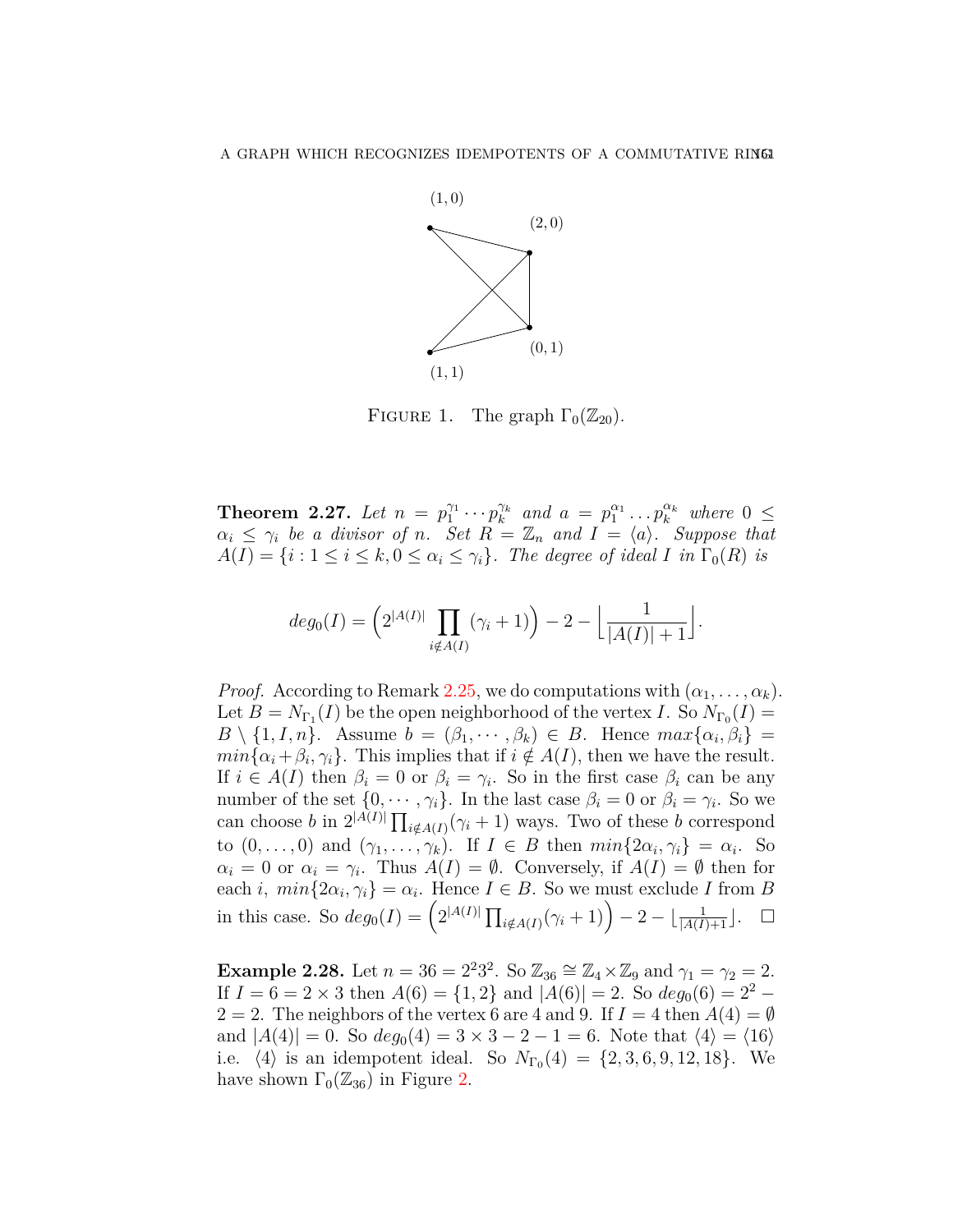

<span id="page-9-0"></span>FIGURE 2. The graph  $\Gamma_0(\mathbb{Z}_{36})$ .

# 3. Primary decomposition of ideals of *R* and connectivity OF  $\Gamma_0(R)$

In this section we shall study the relationship between the primary decomposition of ideals of a ring *R* and the connectivity of  $\Gamma_0(R)$ . We begin with the following result.

**Lemma 3.1.** *(Prime avoidance lemma*[\[5](#page-11-5)]*)* Suppose that  $I \subseteq \bigcup_{i=1}^{n} P_i$ , *where*  $P_i$ 's are prime ideals. Then  $I \subseteq P_i$  for some  $1 \leq i \leq n$ .

**Theorem 3.2.** *Let I be an ideal of the ring R. Then*  $I \bigcap R_a = I_a$  *if and only if*  $(I : a) = I + ann(a)$ *. In particular, if*  $(I : a) = I$  *then*  $I \bigcap Ra = Ia$ .

*Proof.* Assume that  $x = ra \in Ra \cap I$ . So  $r \in (I : a)$ . Hence  $r = i + s$ where  $i \in I$  and  $s \in ann(a)$ . Thus  $x = ra = ia + sa = ia \in Ia$ . Conversely, assume that  $r \in (I : a)$ . So  $x = ra \in I \cap Ra = Ia$ . hence there is an  $i \in I$  such that  $ra = ia$ . This implies that  $r - i \in ann(a)$ . So  $r = i + (r - i) \in I + ann(a)$ . □

- **Theorem 3.3.** (i) Let Q be a primary ideal and  $a \notin r(Q) = P$ . *Then*  $(Q : a) = Q$ *.* 
	- (ii) *Suppose that I* has a primary decomposition. If  $a \notin \bigcup_{P \in Ass(I)} P$ , *then*  $(I : a) = I$ *.*

*Proof.* (i) Let  $b \in (Q : a)$ . So  $ba \in Q$ . If  $b \notin Q$  then  $a \in r(Q)$ which is a contradiction.

(ii) Let  $I = \bigcap_{i=1}^{n} Q_i$ . Then  $(I : a) = (\bigcap_{i=1}^{n} Q_i : a) = \bigcap_{i=1}^{n} (Q_i : a) =$  $\bigcap_{i=1}^n Q_i = I.$  $\sum_{i=1}^{n} Q_i = I.$  □

Since every prime ideal is a primary ideal, we have the following corollary.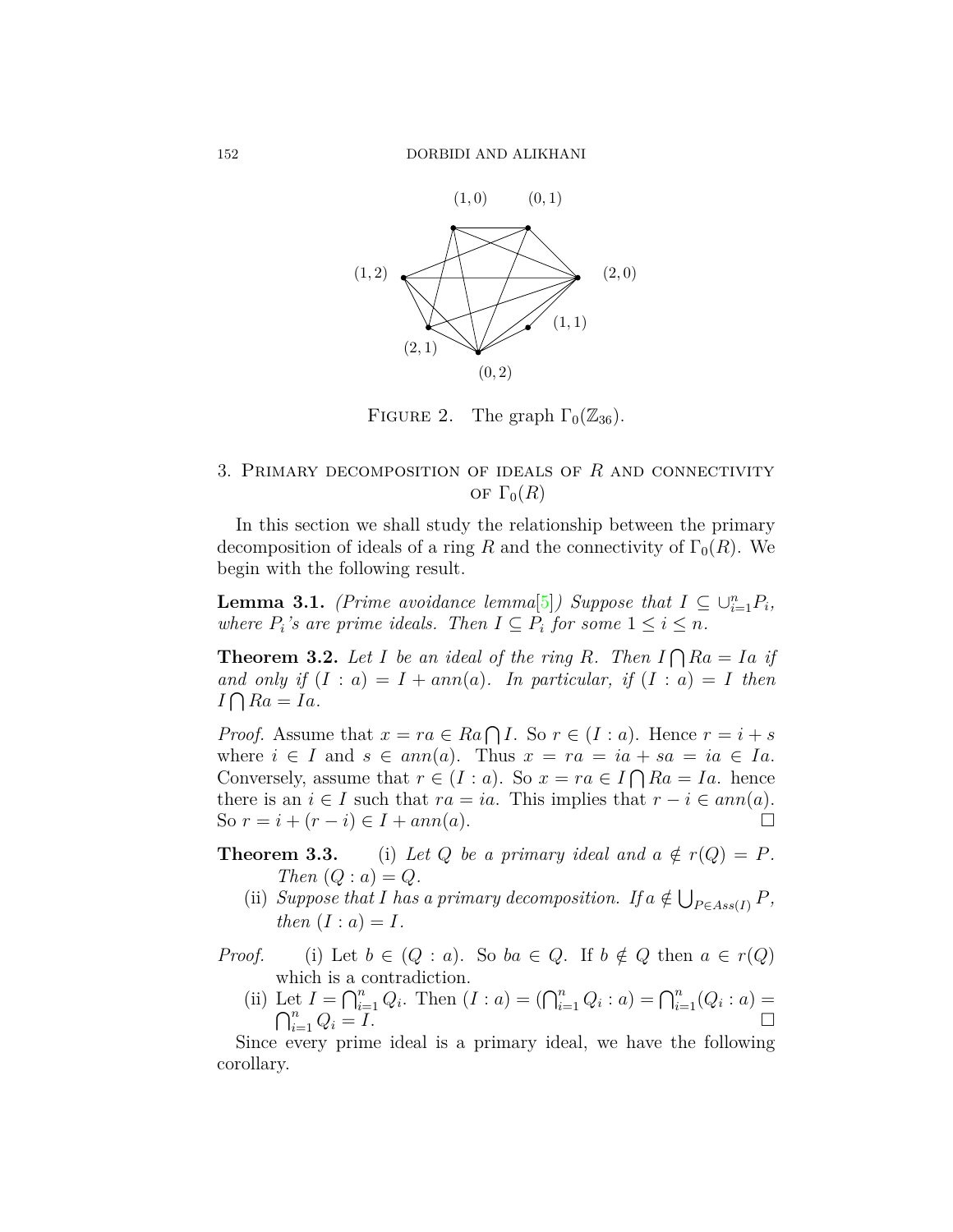<span id="page-10-0"></span>**Corollary 3.4.** Let P be a prime ideal of a ring R. If  $a \notin P$ , then  $Ra \bigcap P = Pa = PRa$ , *i.e.*, *P* and Ra are adjacent.

**Corollary 3.5.** *Suppose that R is not an integral domain.* If  $ab \notin$ *N il*(*R*) *then the distance between Ra and Rb is not more than two, i.e,*  $d(Ra, Rb) \leq 2$ .

*Proof.* Since  $Nil(R)$  is the intersection of all prime ideals, so there is a prime ideal *P* such that  $ab \notin P$ . Hence  $a, b \notin P$ . So  $Ra$  and  $Rb$  are adjacent to  $P$  by Corollary [3.4.](#page-10-0)  $\Box$ 

<span id="page-10-1"></span>**Theorem 3.6.** *Suppose that two ideals I and J have primary decomposition. If*  $Max(R) \nsubseteq (Ass(I) \cup Ass(J))$ *, then*  $d(I, J) \leq 2$ *.* 

*Proof.* Let  $m \in Max(R) \setminus (Ass(I) \cup Ass(J))$ . So there is an element  $a \in m \setminus \bigcup_{P \in Ass(I) \cup Ass(J)} P$  by prime avoidance lemma. So *I* and *J* are adjacent to *Ra* by Theorem 3.3(ii) and the proof is complete.  $\Box$ 

- **Corollary 3.7.** (i) Let  $P, Q \in Spec(R)$  be two prime ideals. If  $Max(R) \nsubseteq \{P, Q\}$  *then*  $d(P, Q) \leq 2$ *.* 
	- (ii) *Suppose that R has at least three maximal ideal. Then for every two prime ideals*  $P$  *and*  $Q$ *,*  $d(P, Q) \leq 2$ *.*

<span id="page-10-2"></span>**Theorem 3.8.** *Let R be a Noetherian ring with infinitely many maximal ideals.* Then  $diam(\Gamma_0(R)) \leq 2$ .

*Proof.* Let *I* and *J* be two ideals of *R*. It is well known that every ideal in a Noetherian ring has a primary decomposition  $([5])$  $([5])$  $([5])$ . So the proof is complete by Theorem [3.6](#page-10-1).  $\Box$ 

The following example shows that the condition  $|Max(R)| = \infty$  is necessary in the Theorem [3.8.](#page-10-2)

**Example 3.9.** Let  $p_1, \ldots, p_k$  be distinct prime numbers. Set  $S =$  $\mathbb{Z}\setminus\bigcup_{i=1}^k p_i\mathbb{Z}$  and  $R = S^{-1}\mathbb{Z}$ . Then *R* is a PID with *k* distinct prime *p*<sub>1</sub>*,..., p<sub>k</sub></sub>. If*  $I = \langle a \rangle$  *and*  $J = \langle b \rangle$  *are adjacent then*  $\langle a, b \rangle = R$ *. So if*  $I \subseteq J(R) = p_1 \cdots p_k R$  then *I* is an isolated vertex.

Here, we state and prove the following lemma to obtain the diameter of  $\Gamma_0$ -graph of the polynomial ring.

<span id="page-10-3"></span>**Lemma 3.10.** Let R be a commutative ring. The polynomial ring  $R[x]$ *has infinitely many maximal ideals.*

*Proof.* Let *M* be a maximal ideal of *R* and  $F = \frac{R}{M}$  $\frac{R}{M}$  be its residue field. Since  $F[x] \cong \frac{R[x]}{M[x]}$  $\frac{H[x]}{M[x]}$ , it suffices to prove the lemma for  $F[x]$ . Every maximal ideal of  $F[x]$  is generated by an irreducible polynomial, because,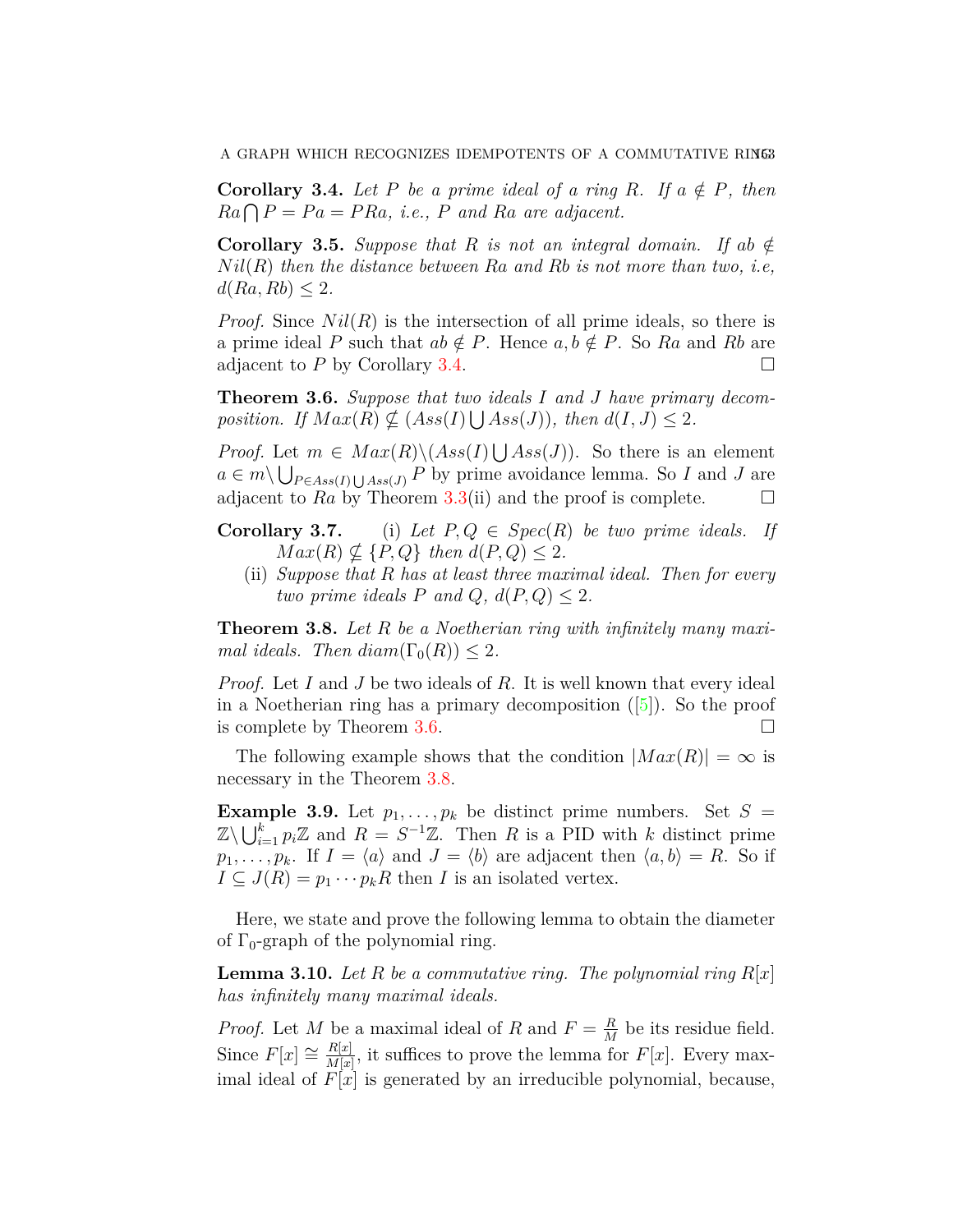#### 154 DORBIDI AND ALIKHANI

*F*[*x*] is a PID. If *F* is an infinite field, the set  $\{(x - a) : a \in F\}$  is an infinite set of maximal ideals. Now suppose that *F* is a finite field, then by a well-known result, for every  $n \in \mathbb{N}$ , there is an irreducible polynomial of degree *n*. Therefore we have the result.  $\Box$ 

By Theorem [3.8](#page-10-2) and Lemma [3.10](#page-10-3), we have the following corollary.

**Corollary 3.11.** *If R is a Noetherian ring, then*  $diam(\Gamma_0(R[x])) \leq 2$ .

By checking the  $\Gamma_0$ -graph for well-known rings, we think that the diameter of every connected component of  $\Gamma_0(R)$  is not more than two. So, we end the paper by the following conjecture:

**Conjecture 3.12.** The diameter of every connected component of  $\Gamma_0(R)$  is not more than two.

**Acknowledgment.** The authors would like to express their gratitude to the referee for her/his careful reading and helpful comments.

### **REFERENCES**

- <span id="page-11-1"></span>[1] S. Akbari, R. Nikandish and S. Nikmehr, Some results on the intersection graphs of ideals of rings, *J. Algebra Appl*. **12**(4) (2013), Article ID: 1250200, 13 pp.
- <span id="page-11-2"></span>[2] M. Behboodi, Z. Rakeei, The annihilating-ideal graph of commutative rings I, *J. Algebra Appl.*, **10**(4) (2011), 727–739.
- <span id="page-11-0"></span>[3] I. Chakrabarty, S. Ghosh, T. K. Mukherjee and M. K. Sen, Intersection graphs of ideals of rings, *Discrete Math.*, **309**(17) (2009), 5381–5392.
- <span id="page-11-4"></span>[4] H. R. Dorbidi and R. Manaviyat, Some results on the comaximal ideal graph of a commutative ring, *Trans. Combin.*, **5**(4) (2016), 9–20.
- <span id="page-11-5"></span>[5] R. Y. Sharp, *Steps in Commutative Algebra*, Cambridge University Press, Cambridge, 1990.
- <span id="page-11-3"></span>[6] T. S. Wu and M. Ye, Comaximal ideal graphs of commutative rings, *J. Algebra Appl.*, **11**(6) (2012), Article ID: 1250114, 14 pp.

#### **Hamid Reza Dorbidi**

Department of Mathematics, Faculty of Science, University of Jiroft, P.O. Box 78671-61167, Jiroft, Iran.

Email: hr\_dorbidi@ujiroft.ac.ir

#### **Saeid Alikhani**

Department of Mathematics, Yazd University, 89195-741, Yazd, Iran. Email: alikhani@yazd.ac.ir